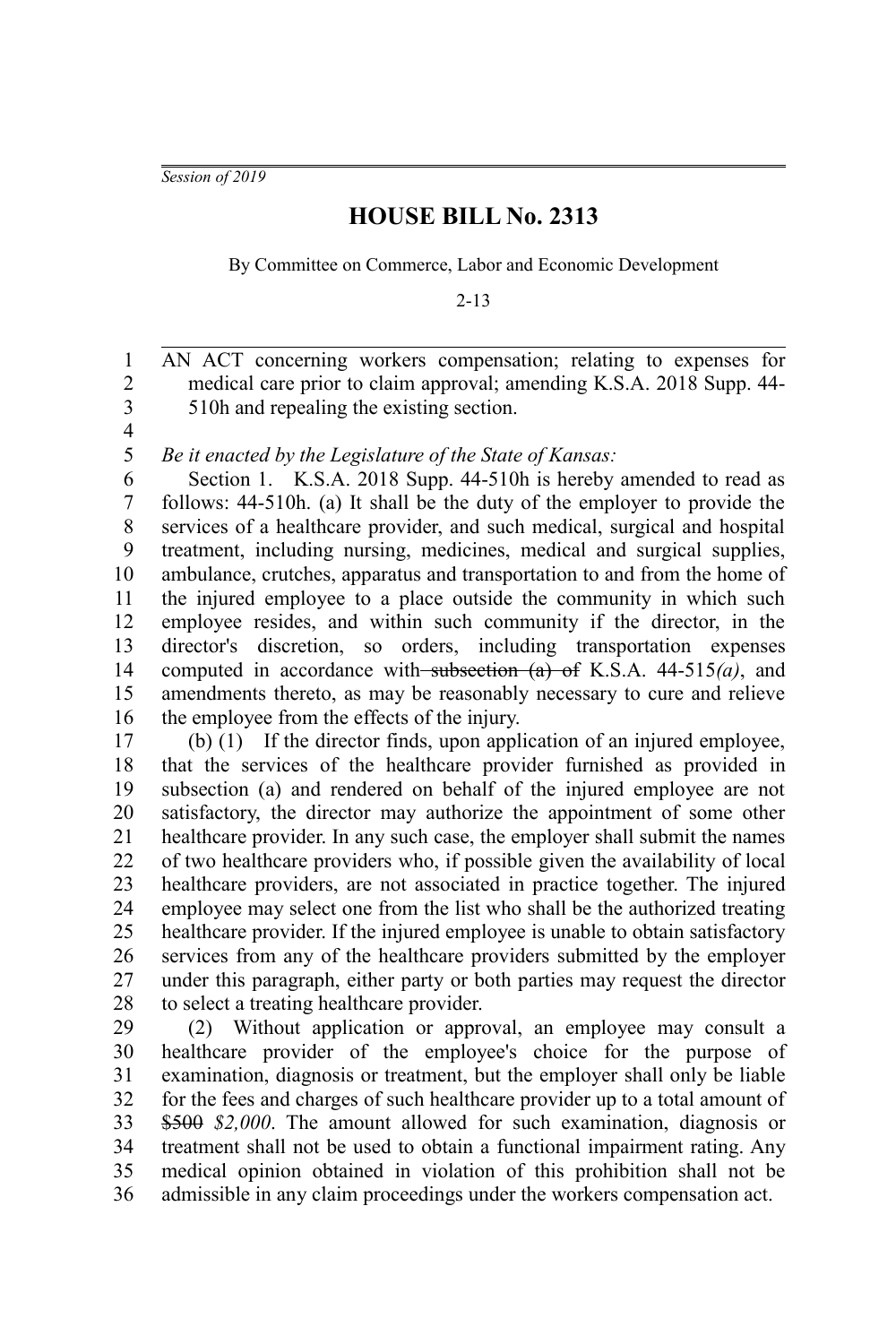(c) An injured employee whose injury or disability has been established under the workers compensation act may rely, if done in good faith, solely or partially on treatment by prayer or spiritual means in accordance with the tenets of practice of a church or religious denomination without suffering a loss of benefits subject to the following conditions: 1 2 3 4 5 6

(1) The employer or the employer's insurance carrier agrees thereto in writing either before or after the injury; 7 8

(2) the employee submits to all physical examinations required by the workers compensation act; 9 10

(3) the cost of such treatment shall be paid by the employee unless the employer or insurance carrier agrees to make such payment; 11 12

(4) the injured employee shall be entitled only to benefits that would reasonably have been expected had such employee undergone medical or surgical treatment; and 13 14 15

(5) the employer or insurance carrier that made an agreement under paragraph (1) or (3) of this subsection may withdraw from the agreement on 10 days' written notice. 16 17 18

(d) In any employment to which the workers compensation act applies, the employer shall be liable to each employee who is employed as a duly authorized law enforcement officer, firefighter, driver of an ambulance as defined in subsection  $(b)$  of K.S.A. 65-6112, and amendments thereto, an ambulance attendant as defined in subsection (d) of K.S.A. 65-6112, and amendments thereto, or a member of a regional emergency medical response team as provided in K.S.A. 48-928, and amendments thereto, including any person who is serving on a volunteer basis in such capacity, for all reasonable and necessary preventive medical care and treatment for hepatitis to which such employee is exposed under circumstances arising out of and in the course of employment. 19 20 21 22 23 24 25 26 27 28 29

(e) It is presumed that the employer's obligation to provide the services of a healthcare provider, and such medical, surgical and hospital treatment, including nursing, medicines, medical and surgical supplies, ambulance, crutches, apparatus and transportation to and from the home of the injured employee to a place outside the community in which such employee resides, and within such community if the director, in the director's discretion, so orders, including transportation expenses computed in accordance with subsection (a) of K.S.A. 44-515*(a)*, and amendments thereto, shall terminate upon the employee reaching maximum medical improvement. Such presumption may be overcome with medical evidence that it is more probably true than not that additional medical treatment will be necessary after such time as the employee reaches maximum medical improvement. The term "medical treatment" as used in this subsection $\left( e \right)$  means only that treatment provided or 30 31 32 33 34 35 36 37 38 39 40 41 42 43